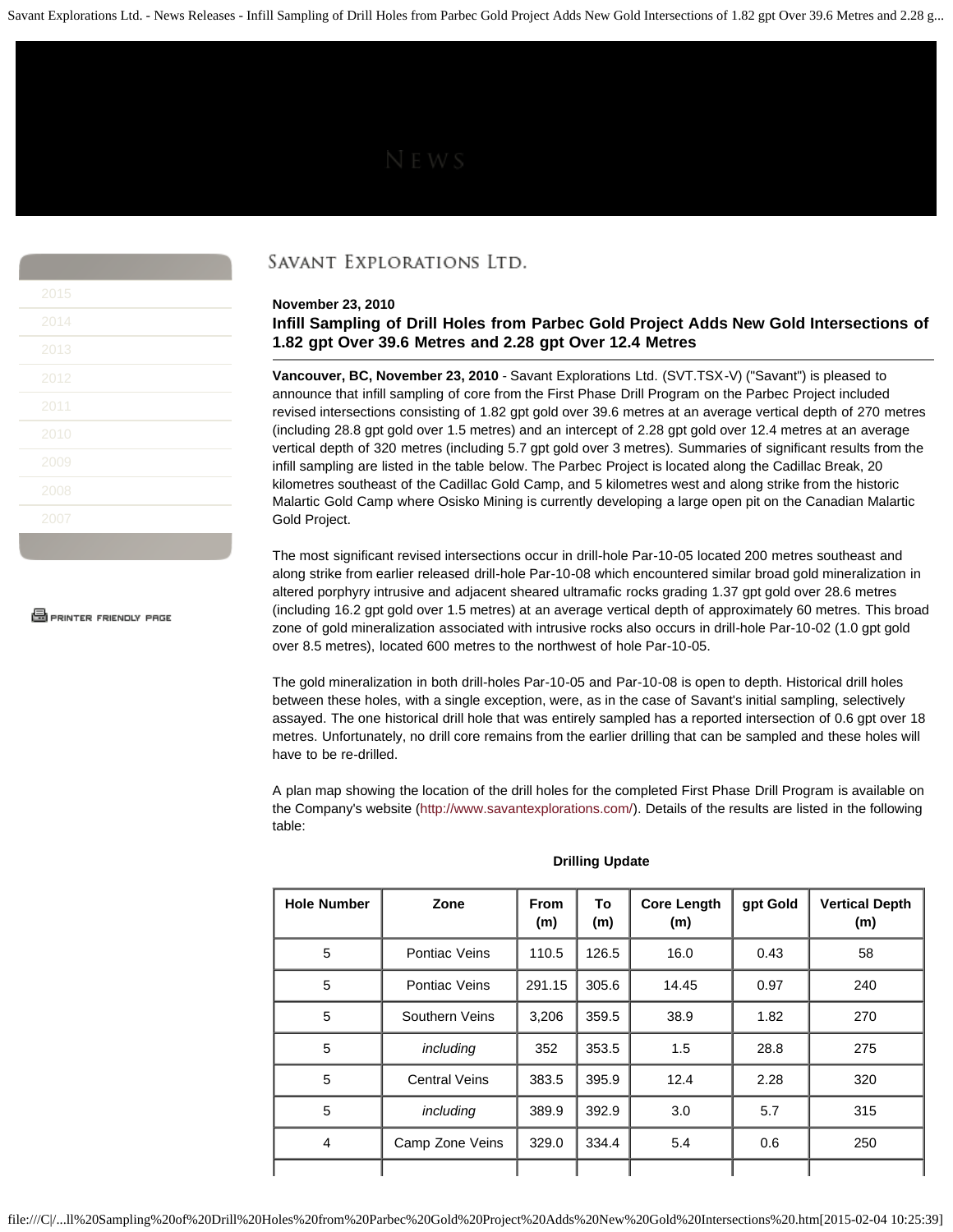Savant Explorations Ltd. - News Releases - Infill Sampling of Drill Holes from Parbec Gold Project Adds New Gold Intersections of 1.82 gpt Over 39.6 Metres and 2.28 g...

|                                                        | <b>Central Veins</b> | 64.25 |  | 13.55 |  | 60 |  |
|--------------------------------------------------------|----------------------|-------|--|-------|--|----|--|
| * True widths are approximately 60% of drill interval. |                      |       |  |       |  |    |  |

Savant's eight (8) drill-hole drill program totalling 4,005 metres was completed on July 9, 2010. Analytical results for all eight drill-holes have now been received and reported upon. A table of all significant results from the program is attached as an appendix.

Jack McClintock, President and CEO of Savant commented, "Our initial drilling program was designed as a reconnaissance test of the property with a series of 200 metre spaced drill-holes to search for high-grade Lapa style mineralization. We are very pleased that 3 of the 8 holes have intersected significant gold grades over significant thicknesses as well as discovering widespread low-grade gold mineralization near surface."

Savant can acquire a 100% interest in the Parbec Property under a four year option agreement with Globex Mining Enterprises Inc., the terms of which have been previously divulged and can be viewed in detail on Savant's web site<http://www.savantexplorations.com/>.

John McClintock, P.Eng., President and CEO of Savant is the Qualified Person, as defined by National Instrument 43-101, responsible for the technical data in this news release.

This news release contains forward-looking statements concerning the Parbec Property. These statements are based on assumptions and judgments of management regarding future events or results that may prove to be inaccurate as a result of failure to obtain necessary regulatory approvals, the failure to reach agreement on final documentation, exploration results and other risk factors that are beyond Savant's control. There can be no assurance that such forward-looking statements will prove to be accurate as actual results and future events could differ materially from those anticipated in such statements. Accordingly, readers should not place undue reliance on forward-looking statements contained in this news release.

# **For more information please contact :**

John McClintock, President and CEO Telephone: (604) 801-7240, Ext. 2242 Facsimile: (604) 689-8355 [info@SavantExplorations.com](mailto:info@SavantExplorations.com) <http://www.savantexplorations.com/>

*Neither TSX Venture Exchange nor its Regulation Services Provider (as that term is defined in the policies of the TSX Venture Exchange) accepts responsibility for the adequacy or accuracy of this release.*

| <b>Hole Number</b> | Zone                 | <b>From</b><br>(m) | To<br>(m) | Length<br>(m) | gpt Gold | <b>Vertical Depth</b><br>(m) |
|--------------------|----------------------|--------------------|-----------|---------------|----------|------------------------------|
|                    | <b>Central Veins</b> | 64.25              | 77.8      | 13.55         | 0.6      | 60                           |
|                    | Camp Zone            | 175.6              | 178.5     | 2.9           | 19.25    | 150                          |
| 1                  | <b>North Veins</b>   | 382.0              | 384.5     | 2.5           | 2.10     | 325                          |
| $\overline{2}$     | <b>Central Veins</b> | 60.2               | 68.7      | 8.5           | 1.0      | 50                           |
| 2                  | including            | 60.2               | 62.5      | 2.3           | 2.3      | 50                           |
| 2                  | <b>Central Veins</b> | 109.0              | 110.45    | 1.45          | 3.68     | 85                           |
| 4                  | Camp Zone            | 281.5              | 283.0     | 1.5           | 1.68     | 220                          |
| 4                  | Camp Zone            | 329.0              | 334.4     | 5.4           | 0.6      | 250                          |
| 5                  | <b>Central Veins</b> | 291.15             | 305.6     | 14.45         | 0.97     | 225                          |
| 5                  | <b>Central Veins</b> | 342.1              | 349.0     | 6.91          | 1.89     | 275                          |
| 5                  | Pontiac Veins        | 110.5              | 126.5     | 16.0          | 0.43     | 58                           |
| 5                  | <b>Central Veins</b> | 291.15             | 305.6     | 14.45         | 0.97     | 240                          |
| 5                  | <b>Central Veins</b> | 332.6              | 359.5     | 27.9          | 1.99     | 270                          |
| 5                  | including            | 352                | 353.5     | 1.5           | 28.8     | 275                          |
|                    |                      |                    |           |               |          |                              |

# **Aggregate of Significant Results from the 2010 Parbec Drill Program**